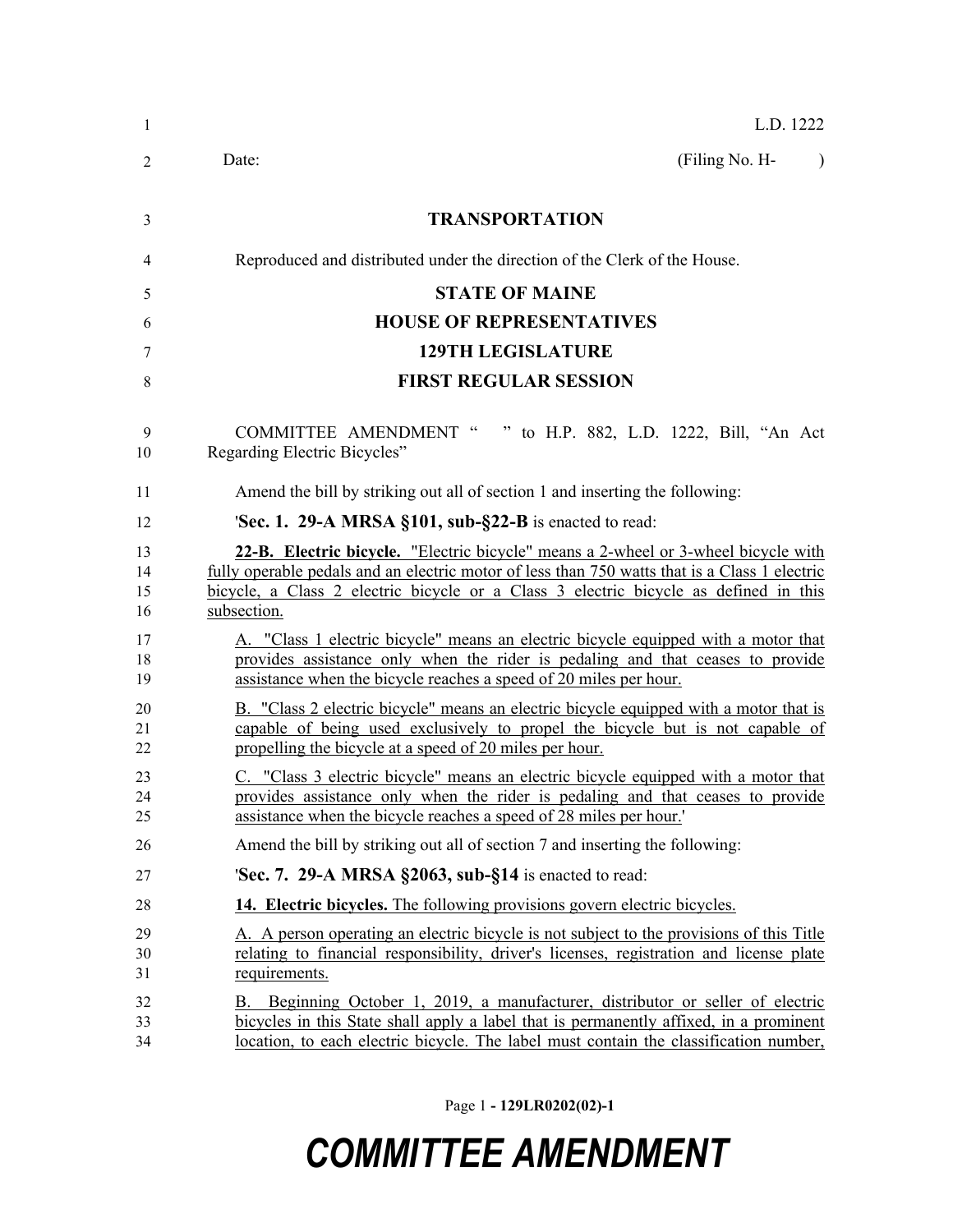| 1                  | top assisted speed and motor wattage of the electric bicycle and must be printed in                                                                                                                                                                                                                                                        |
|--------------------|--------------------------------------------------------------------------------------------------------------------------------------------------------------------------------------------------------------------------------------------------------------------------------------------------------------------------------------------|
| $\overline{2}$     | Arial font in at least 9-point type.                                                                                                                                                                                                                                                                                                       |
| 3                  | C. A person may not tamper with or modify an electric bicycle so as to change the                                                                                                                                                                                                                                                          |
| $\overline{4}$     | motor-powered speed capability or motor engagement between pedal-assist and                                                                                                                                                                                                                                                                |
| 5                  | throttle-assist types of engagement, unless the person appropriately replaces the label                                                                                                                                                                                                                                                    |
| 6                  | indicating the classification required in paragraph B.                                                                                                                                                                                                                                                                                     |
| 7                  | A person may not tamper with or modify an electric bicycle in a manner that allows                                                                                                                                                                                                                                                         |
| $\,$ 8 $\,$        | the motor to provide assistance above the speed of:                                                                                                                                                                                                                                                                                        |
| 9                  | (1) Twenty miles per hour if the electric bicycle is being propelled exclusively by                                                                                                                                                                                                                                                        |
| 10                 | the motor; or                                                                                                                                                                                                                                                                                                                              |
| 11                 | (2) Twenty-eight miles per hour if the motor is providing assistance only when                                                                                                                                                                                                                                                             |
| 12                 | the rider is pedaling.                                                                                                                                                                                                                                                                                                                     |
| 13                 | If the motor on an electric bicycle is modified so that a limit established in                                                                                                                                                                                                                                                             |
| 14                 | subparagraph $(1)$ or $(2)$ is exceeded, that vehicle is no longer an electric bicycle.                                                                                                                                                                                                                                                    |
| 15                 | D. An electric bicycle must comply with the equipment and manufacturing                                                                                                                                                                                                                                                                    |
| 16                 | requirements for bicycles adopted by the United States Consumer Product Safety                                                                                                                                                                                                                                                             |
| 17                 | Commission pursuant to 16 Code of Federal Regulations, Part 1512.                                                                                                                                                                                                                                                                          |
| 18                 | E. The motor on an electric bicycle must disengage or cease to propel the electric                                                                                                                                                                                                                                                         |
| 19                 | bicycle when the brakes are applied or, if the electric bicycle is a Class 1 electric                                                                                                                                                                                                                                                      |
| 20                 | bicycle or Class 3 electric bicycle, when the operator stops pedaling.                                                                                                                                                                                                                                                                     |
| 21                 | F. This paragraph governs the operation of electric bicycles on bicycle and multi-use                                                                                                                                                                                                                                                      |
| 22                 | paths and other bikeways as defined in section 2322, subsection 7, referred to in this                                                                                                                                                                                                                                                     |
| 23                 | paragraph as bicycle paths.                                                                                                                                                                                                                                                                                                                |
| 24<br>25           | (1) A Class 1 electric bicycle or a Class 2 electric bicycle may be operated in any                                                                                                                                                                                                                                                        |
| 26<br>$27\,$<br>28 | place where bicycles are permitted to travel, including, but not limited to, bicycle<br>paths, except that a municipality, local authority or governing body of a public<br>agency that has jurisdiction over a bicycle path may prohibit the operation of a<br>Class 1 electric bicycle or Class 2 electric bicycle on that bicycle path. |
| 29                 | (2) A Class 3 electric bicycle may not be operated on a bicycle path unless it is                                                                                                                                                                                                                                                          |
| 30                 | within a highway or roadway or the bicycle path has been authorized for the                                                                                                                                                                                                                                                                |
| 31                 | operation of Class 3 electric bicycles by the municipality, local authority or                                                                                                                                                                                                                                                             |
| 32                 | governing body of a public agency that has jurisdiction over the bicycle path.                                                                                                                                                                                                                                                             |
| 33                 | (3) Notwithstanding subparagraphs (1) and (2), an electric bicycle may not be                                                                                                                                                                                                                                                              |
| 34                 | operated on a bicycle path designated for nonmotorized traffic if significant                                                                                                                                                                                                                                                              |
| 35                 | portions of the bicycle path have a natural surface, including gravel, stones or                                                                                                                                                                                                                                                           |
| 36                 | wooden bridging, unless authorized by the municipality, local authority or                                                                                                                                                                                                                                                                 |
| 37                 | governing body of a public agency that has jurisdiction over the bicycle path.                                                                                                                                                                                                                                                             |
| 38                 | G. An electric bicycle must be equipped with a speedometer that displays the speed                                                                                                                                                                                                                                                         |
| 39                 | the electric bicycle is traveling in miles per hour.                                                                                                                                                                                                                                                                                       |

Page 2 **- 129LR0202(02)-1**

## *COMMITTEE AMENDMENT*